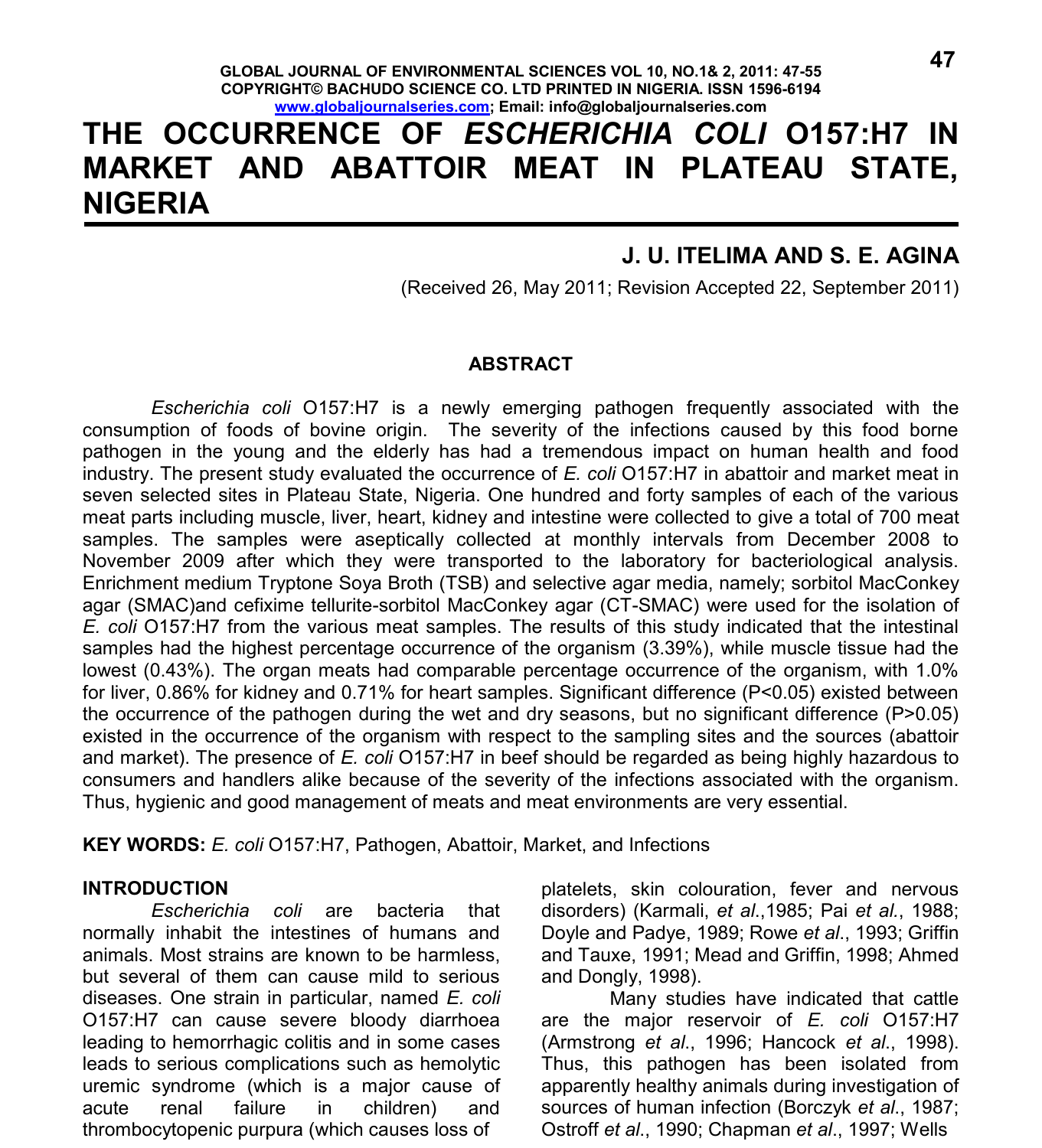*et al*., 1999). Cattle harbour this pathogen on their hides and in their intestinal contents, and carcass contamination may occur from either hides or the leakage of faecal material during intestine removal (Grau, 1987; Ayres, 1995; Elder *et al*., 2000). Since the first outbreak of *Escherichia coli* O157:H7 infection, which occurred in USA in 1982 as a result of consumption of hamburger prepared from contaminated ground beef, the organism has been detected throughout the world (Griffin, 1995), including Nigeria (Olorunshola *et al*., 2000; Mawak and Ashamu, 2006, Dahiru *et al*., 2008; Janet and Agina, 2010). Although, undercooked ground beef and beef products have been identified as the leading vehicle of *Escherichia coli* O157:H7 infections (Doyle and Schoeni, 1987; Padhye and Doyle, 1991; Kim and Doyle, 1992; Bell *et al*., 1994; Griffin *et al.*, 1994), fresh fruits, vegetables, raw unpasteurized milk and juice are becoming increasingly important vehicles of food borne transmission of this pathogen (Besser *et al*., 1993; Hillborn *et al*., 1999; Beuchat, 2002).

The dangerous health implication associated with *Escherichia coli* O157:H7 infection and the increased reports of outbreaks linked to consumption of foods of bovine origin have heightened concern regarding the pathogen contamination of raw beef and beef products all over the world. The objective of this study was to determine the occurrence of *Escherichia coli* O157:H7 in various beef parts sold in abattoir and market environments in Plateau State, Nigeria and to determine the effect of seasons and sources where samples were obtained on the percentage occurrence of the organism.

## **MATERIALS AND METHODS**

One hundred and forty samples each of various beef parts including muscle, liver, heart, kidney and intestine were collected to give a total of 700 samples. The samples were randomly collected during one year period (2007 – 2008) from retail markets and abattoirs in sterile polythene bags, from seven sampling sites in Plateau State, Nigeria namely: Jos , Bukuru, Vom, Miango, Bassa, Riyom and Barkin Ladi. All meat samples were fresh the day they were collected and were taken to the laboratory for

of  $4^0C$  for not more than 2 hours until analyzed to reduce multiplication of microorganisms.

Ten grams of each of the samples were weighed, blended using sterile electric blender and transferred into 90ml Tryptone Soya Broth (TSB) and incubated at  $37^{\circ}$ C for 2 hours (Weagant *et al.*, 1995). After then, 1ml each of the incubated broth was serially diluted in peptone water to 10<sup>8</sup>. The diluents were aseptically inoculated onto selective agar media, namely; sorbitol MacConkey agar (SMAC) and cefixime tellurite-sorbitol MacConkey agar (CT – SMAC) and then incubated at  $37^{\circ}$ C for 18 – 24 hours (March and Ratnam, 1986; Chapman *et al*., 1994; Karch *et al.*, 1996). From each plate, the numbers of non-sorbiol fermenting colonies (NSFC) were noted and ten colonies were randomly selected and then subjected to gram staining reaction and biochemical tests such as motility test, formation of gas from glucose, production of indole, methyl-red reaction, voges, proskaur reaction, citrate utilization, catalase test, oxidase test and ureas test (Cheesbrough, 1991). It was necessary to test up to 10 NSF colonies, to ensure a high probability of detecting any *Escherichia coli* O157:H7 strains which may be in mixed culture with other NSFC organisms (Griffin, 1995). Presumptive colonies of *Escherichia coli* O157:H7 were serologically confirmed by using *Escherichia coli* O157:H7 latex agglutination assay and *E. coli* antiserum H7 assays as described by Nataro and Kaper (1988). The colonies that agglutinated when tested were considered to be *E. coli* O157:H7.

The data were subjected to statistical analyses using analysis of variance (ANOVA). Each value presented represents a mean of five values, each consisting of 3 replicates.

### **RESULTS AND DISCUSSION**

The results of the occurrence of *Escherichia coli* O157:H7 isolated from the various beef parts obtained from the sampling sites are shown in Table 1. Out of the 700 beef samples investigated, 44(6.29%) were contaminated with *E. coli* O157:H7. The results in Table 1 also indicate that among the beef parts examined, the intestinal samples had the highest percentage occurrence of the pathogen 23(3.29%), while the muscle samples had the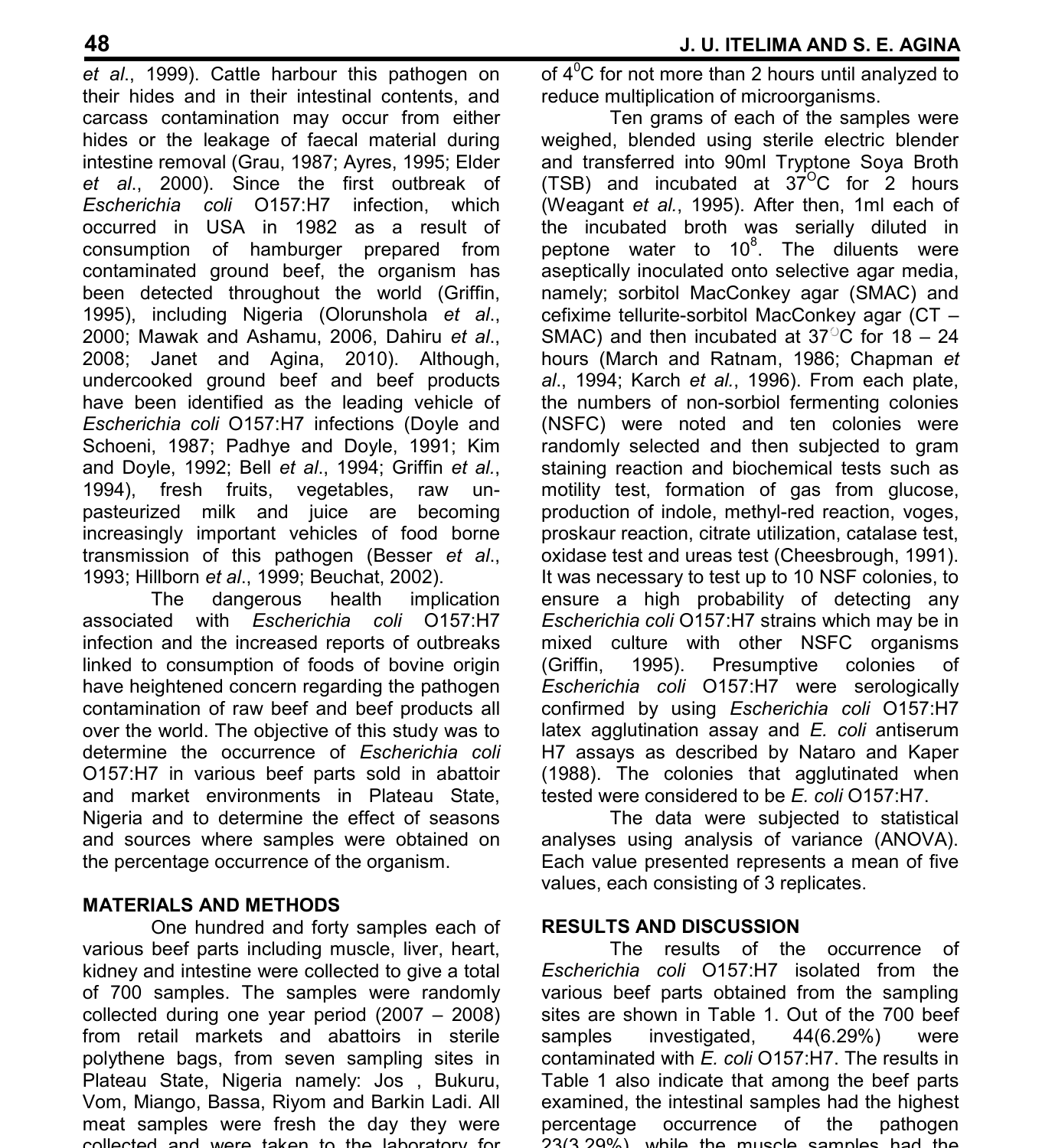The direct comparison of the occurrence of *Escherichia coli* O157:H7 with respect to the sampling sites shows that the pathogen occurred equally in some of the sites and varied in others (Table 1). However, statistical analysis of the result showed that there was no significant difference (P>0.05) in the occurrence of the organism with respect to the sampling sites.

Table 2 shows the results of the percentage occurrence of *Escherichia coli* O157:H7 isolated from beef parts in relation to sources (abattoir and markets).The results show that out of the 44(6.29%) meat samples contaminated with *Escherichia coli* O157:H7, 20(2.86%) were from abattoirs, while 24(3.43%) were from retail markets. Statistical analysis of the results in Table 2 indicated that significant difference did not exist (P>0.05) between the percentage occurrence of *Escherichia coli* O157:H7 isolated from the two sources.

The results of seasonal effect on the percentage occurrence of *Escherichia coli* O157:H7 isolated from beef parts are shown in Figure 1. The results show that the organism occurred higher in wet season than in the dry season with overall percentage occurrence of 4.86% and 1.43% respectively. Statistical analysis of the results in Figure 1 revealed that there was a significant difference (P<0.05) in the occurrence of the organism with respect to the two seasons.

An important finding of this work is that *Escherichia coli* O157:H7 was present in all the sampling sites and in the two sources examined in Plateau State, Nigeria. This finding provides a better understanding of the ecology of *E.* coli O157:H7 in the meat processed and sold in our environment. The results of this study indicate that good management and hygienic practices are extremely important to curtail the rate of carcass contamination by *E. coli* O157:H7 and subsequently control the spread of the infection with the organism.

*E. coli* O157:H7 has been detected on several types of meat, some of which included raw beef and beef products, poultry and lambs (Samadpoor *et al*., 1994). The result of this study indicated that *E. coli* O157:H7 was isolated from 44 (6.29%) out of 700 beef samples tested. This result compared favourably with the reports of several workers who also isolated this organism

isolated 158 (52.7%) of the organism out of 300 samples they examined. Other surveys of retail ground beef found *E. coli* O157:H7 in 3 (2.8%) of 76 samples (Kim and Doyle, 1992) and 3 (2.4%) of 165 samples (Sekla *et al*., 1990). In addition Pai *et al*., (1984) reported that 31% of the beef samples tested were found positive with the organism, while 80% of retail store beef examined by Besser *et al*., (1997) in Italy had *Escherichia coli* O157:H7. The ability to detect this pathogen from meat may be attributed to factors such as seasons, geographical location and sampling criteria. These factors can result in different rates of carcass contamination during slaughtering procedure (Conedera *et al*., 1997).

The present study, which contrasts with the results of similar studies elsewhere in U.S.A. and Canada, suggests that the use of insensitive assays for isolation of *E. coli* O157:H7 can lead to recovery of very low numbers or failure to find the pathogen in the meat product. For examples, a total of 66 retail ground beef samples from New Found Land U.S.A. (March and Ratnam, 1986), 666 samples from Canada (Read *et al*., 1996), 310 beef products from London, England (Willshaw *et al*., 1993) all tested negative for *Escherichia coli* O157:H7. Nevertheless, a large scale survey of beef product in U.S.A., using even a more sensitive method for *E. coli* O157:H7 detection found that only 3 were positive out of 5,000 beef samples (Johnson *et al*., 1995). Reduction in isolation rates was attributed to regional differences in the prevalence of the organism in cattle (Waters *et al*., 1994) and efforts on the part of the meat industry to reduce rate of contamination of *E. coli* O157:H7 in beef products (Bryant *et al*., 1989).

The finding of the present study showed that there was no significant difference in the occurrence of *E. coli* O157:H7 isolated from beef samples with regard to the various sampling sites. Similarity in the rate of meat contamination by the organism as observed in the various sites may be due to the fact that the same abattoir practices are employed when carcasses are being processed. For example, modern mechanization used for meat processing which reduce microbial contamination was not usually applied, thus dressing, evisceration, sawing and movement of carcass were done manually in all the abattoirs visited. This poor abattoir practices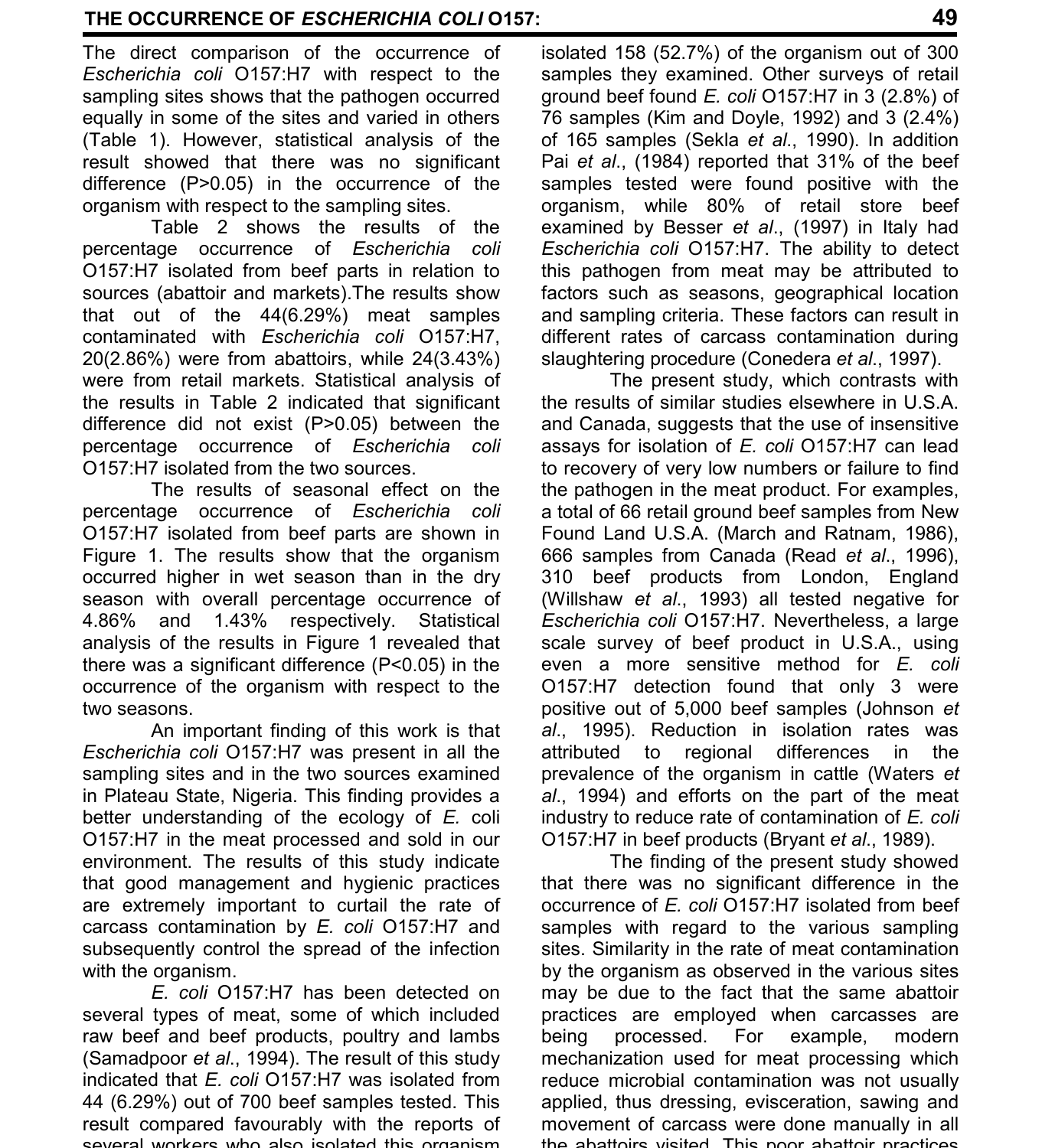abattoirs that were visited during this investigation include the unsightly and unhygienic conditions of the abattoirs, the use of contaminated tools and unclean wash water. All this confirms that sanitary standards and good management practices are extremely important to curtail the rate of carcass contamination in case cattle infected with *E. coli* O157:H7 and other pathogens are presented for slaughter in our abattoirs.

The highest occurrence of *E. coli* O157:H7 recorded in the intestinal samples in the present study is as a result of high faecal contamination and improper cleaning of the intestines before they are displayed for sale. The present study also revealed that organ meat had higher percentage occurrence of *E. coli* O157:H7 than that of muscle meat. This finding is not surprising since organ meat such as liver contain large numbers of microorganisms because of the generally higher pH of the meat which favours microbial growth at a more rapid rate than in muscle meat (Nwosu, 1990). The reason for higher occurrence of *E. coli* O157:H7 in organ meats than in red muscle meat could be attributed to the fact that in the market and abattoir environments organ meats and the intestines are usually displayed on the same tables by the butchers, which may eventually lead to cross-contamination from the intestines (which are usually heavily contaminated) to the organ meats.

The results of this study showed that there was no significant difference between the

percentage occurrences of *E. coli* O157:H7 in meat obtained from abattoir and market environments. The reason being that market retailers usually obtain their meat from the abattoir before conveying them to their shops where they displayed for sale. This implies that *E. coli* O157:H7 originally present in animals may contaminate carcasses during processing at abattoir before the meats are distributed to the retailers for sale (Grau, 1987; Sekla *et al*., 1990; Ayres, 1996; Elder *et al.*, 2000).

The rate of meat contamination by *E. coli* O157:H7 was higher in the wet season than in the dry season as shown in this study. Although the seasonality of *E. coli* O157:H7 in meat has not been documented, several authors have reported that carcass contamination of the pathogen depends on faecal carriage of the organism by the cattle before slaughter (Kudva *et al*., 1996; Chapman *et al*., 1997; Hancock *et al*., 1997; Hancock *et al*., 1998; Bornadi *et al*., 2001). For example, Bornadi *et al*. (2001) isolated *E. coli* O157:H7 from bovine faeces and intestinal content and also recovered the organism from 45.5% of the bovine carcass after dressing step at 3 different abattoirs, as the faecal carriage of *E. coli* O157:H7 in cattle is higher during rainy season than during dry season (Conedera *et al*., 1997; Bornadi *et al*., 1999). Consequently, meat contamination of the pathogen from infected cattle would be expected to be higher during the rainy season than during the dry season, thus affirming the findings of the present study.

| <b>Sampling</b> |               | <b>Beef Parts</b> |             |              |                  |              |
|-----------------|---------------|-------------------|-------------|--------------|------------------|--------------|
| <b>Site</b>     | <b>Muscle</b> | Liver             | Kidney      | <b>Heart</b> | <b>Intestine</b> | Total        |
| Jos             | 1/20(0.14)    | 1/20(0.14)        | 0/20(0.00)  | 0/20(0.00)   | 3/20(0.43)       | 5/100(0.71)  |
| <b>Bukuru</b>   | 0/20(0.00)    | 0/20(0.00)        | 1/20(0.14)  | 1/20(0.14)   | 2/20(0.29)       | 4/100(0.57)  |
| Vom             | 0/20(0.00)    | 1/20(0.14)        | 0/20(0.00)  | 0/20(0.00)   | 5/20(0.71)       | 6/100(0.86)  |
| Miango          | 1/20(0.14)    | 1/20(0.14)        | 1/20(0.14)  | 0/20(0.00)   | 4/20(0.57)       | 7/100(1.00)  |
| Bassa           | 1/20(0.14)    | 1/20(0.14)        | 3/20(0.43)  | 2/20(0.00)   | 4/20(0.57)       | 11/100(1.00) |
| Riyom           | 0/20(0.00)    | 0/20(0.00)        | 0/20(0.00)  | 1/20(0.14)   | 4/26(0.57)       | 5/100(0.71)  |
| Barkin Ladi     | 0/20(0.00)    | 3/20(0.43)        | 1/20(0.14)  | 1/20(0.14)   | 1/20(0.14)       | 6/100(0.86)  |
| <b>Total</b>    | 3/140(0.43)   | 7/140(1.00)       | 6/140(0.86) | 5/140(0.71)  | 23/140(3.29)     | 44/700(6.29) |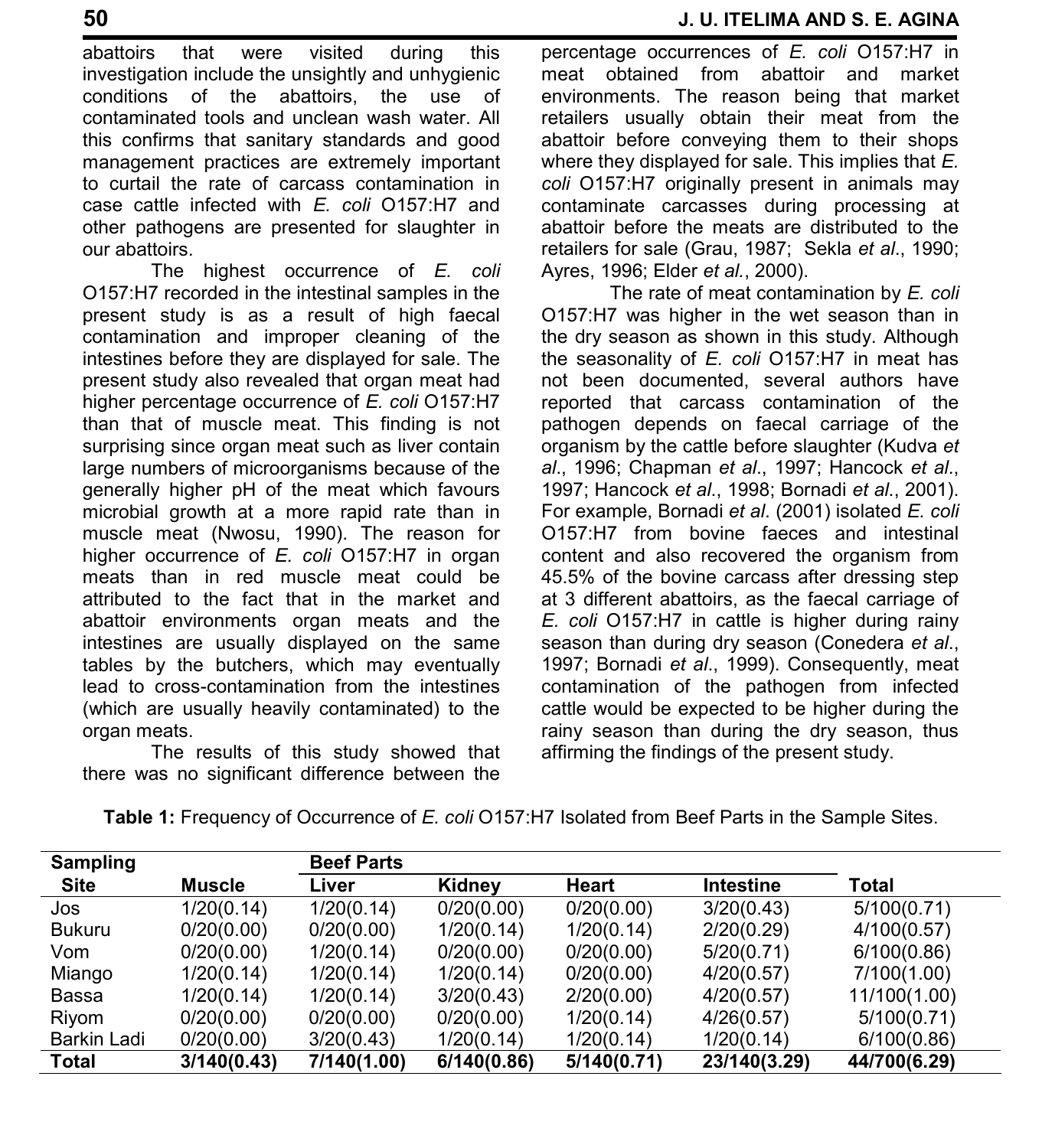|                      |             | <b>Beef Parts</b> |             |             |              |              |
|----------------------|-------------|-------------------|-------------|-------------|--------------|--------------|
| <b>Sources</b>       | Muscle      | Liver             | Kidney      | Heart       | Intestine    | Total        |
| Abattoir             | 1/70(0.14)  | 3/70(0.43)        | 3/70(0.43)  | 3/70(0.43)  | 10/70(1.43)  | 20/350(2.86) |
| <b>Retail Market</b> | 2/70(0.29)  | 4/70(0.57)        | 3/70(0.43)  | 2/70(0.29)  | 13/70(1.86)  | 24/350(3.43) |
| Total                | 3/140(0.43) | 7/140(1.00)       | 6/140(0.86) | 5/140(0.71) | 23/140(3.29) | 44/700(6.29) |

**Table 2:** Effect of Sources on the Occurrence of *E. coli* O157:H7 Isolated from Beef Parts.



**Figure 1:** Seasonal Effects on the Percentage Occurrence of *E. coli* O157:H7 Isolated from Various Beef Parts.

#### **CONCLUSION**

The isolation of *E. coli* O157:H7 from meat sold in our markets and abattoirs poses some problems from the public health point of view. First, in our markets and abattoirs, meats are generally sold at atmospheric temperatures without chilling or freezing. These meats are held at warm temperatures for hours thereby encouraging the growth and activity of *E. coli* O157:H7 and other microorganisms. Secondly, organ meats such as liver and kidney are

preserve their vitamin and other nutritional contents. Samples of such meat contaminated with *Escherichia coli* O157:H7 held at warm temperatures may not be heated for a long enough period to destroy all the cells of the organism. As the human infectious dose of *E. coli* O157:H7 is very low (Buchanan and Doyle; 1997;<br>Makino et al., 2000); consumption of Makino *et al*., 2000); consumption of contaminated meat with even small quatity of the organism can lead to infection associated with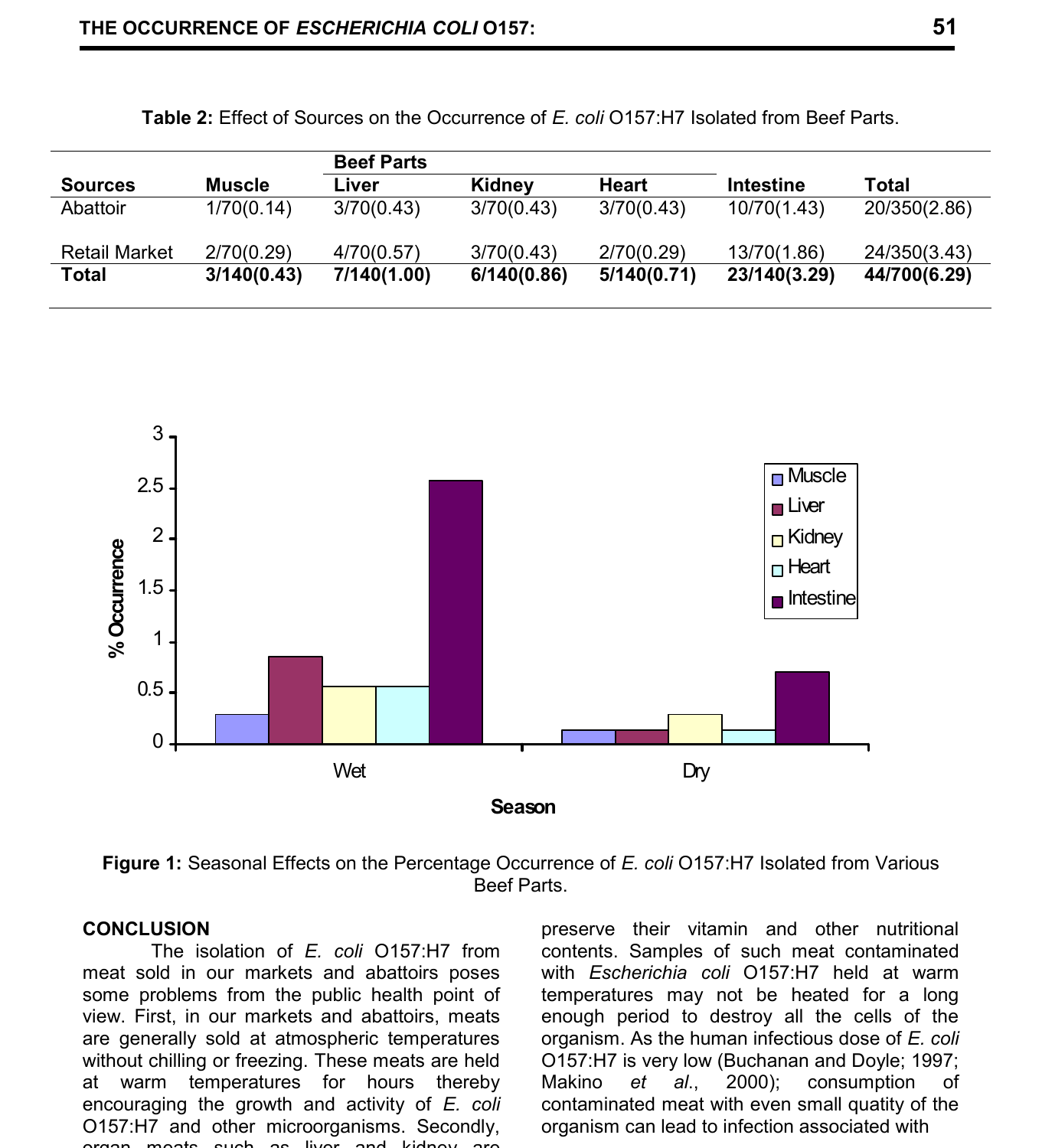contamination of ready-to-eat foods and vegetables with meat may occur in the kitchen.

To prevent the transmission of *E. coli* O157:H7 from beef to man, several intervention strategies should be adopted (CDC, 2002; Wikipedia, 2006). These include the prevention of faecal contamination of beef carcass during slaughter, which is an important step to minimize contamination especially for products that will enter the food chain in the raw state. Washing hides prior to the removal from carcass has been shown to significantly reduce level of microbial contamination on the sides of the beef. Carcass decontamination using antimicrobial treatments can reduce microbial counts on meat surfaces. Thorough cooking will inactivate *E. coli* O157:H7, and is an effective strategy for cooked meat products. The prevention of cross-contamination from raw beef to cooked or ready to-eat food products is also critical. Proper personal hygiene and thorough hand washing is essential when handling beef, since low doses can cause the severe illnesses associated the organism.

## **REFERENCES**

Ahmed, S. and Donaghy, M., 1998. An outbreak of *Escherichia coli* O157:H7 in central Scotland. *Escherichia coli* O157:H7 and other shiga toxin - producing *E. coli* strains. ASM Press. Washington, D.C. pp 56 - 65.

Armstrong, G. l. Hollingswort, J. and Morris, G. ,

- 1996. Emerging food-borne pathogen. *Escherichia coli* O157:H7 as a model of entry of a new pathogen into the food supply of the developed world. *Epidemiologic* Review. 18(1): 29-51.
- Ayres, J. C., 1996. Microbiological implications in the handling, slaughtering, and dressing of meat animals. Advance Food Resources. 6:109 -161.

Bell, B. P., Goldoft, M., Griffin, P. M., Davis, M. A., Gordon, D. C. Tarr, P. I., Bartleson, C. A.,

Lewis, J. H., Barret, T. J. and Well, J. G., 1994. A multistate outbreak of *Escherichia coli* O157:H7 associated bloody diarrhoea and hemolytic uremic syndrome from

Besser, T. E., Letls, S. M. and Weber. L. K., 1993. An outbreak of diarrhoea and hemolytic uremic syndrome from *Escherichia coli* O157:H7 in fresh–pressed apple cider. Journal of American Medical Association. 269:2217-2220.

- Besser, T. E., Hancock, D. D., Pritchett, L. C.,
- McRae, E. M., Rice, D. H. and Tarr, P. I., 1997. Duration of detection of faecal excretion of *Escherichia coli* O157:H7 in cattle. Journal of Infectious Diseases. 175:726- 729.
- Beuchat, L. R., 2002. Ecological factors influencing survival and growth of human pathogens on raw fruits and vegetables. Microbes Infection. 4:413-423.

Bonardi, S., Maefgi, E. Bottarelli, A., Pacciarini,

- M. L., Ansium, A, Vellini, G., Morabito, S., and Caprioli., 1999. A isolation of verocytotoxin producing Escherichia coli O157:H7 from cattle at slaughter in italy. Veterinary Microbiology. 67: 2003-211.
- Bonardi, S., Emilio, M., Gisella, P., Stefano, M. and Alfreddo, C., 2001. A isolation of erocytotoxin producing Escherichia coli O157:H7 from cattle at slaughter in italy. Veterinary Microbiology*.* 67: 2003-211.
- Borczyk, A. A., Karmali, M.A., Lior, H. and Duncan, L. M. C., 1987. Bovine reservoir for verotoxin-producing *Escherichia coli* O157:H7. *Lancet.* 1:98.
- Bryant, H. E., Altar, M. A and Pai, C. H., 1989. Risk factors for *Escherichia coli* O157:H7 infection in an urban community. Journal of Infectious Disease. 160:858 – 861.
- Buchanan, R. L. and Doyle, M. P., 1997. Food borne disease significance of *Escherichia coli* O157:H7 and other enterohemorragic *E. coli*. Food Technology. 51(10): 69-76.

Centres for Disease Control and Prevention, 2002. Food Borne Infections in the United States. Hand book for *Epidemiologists,*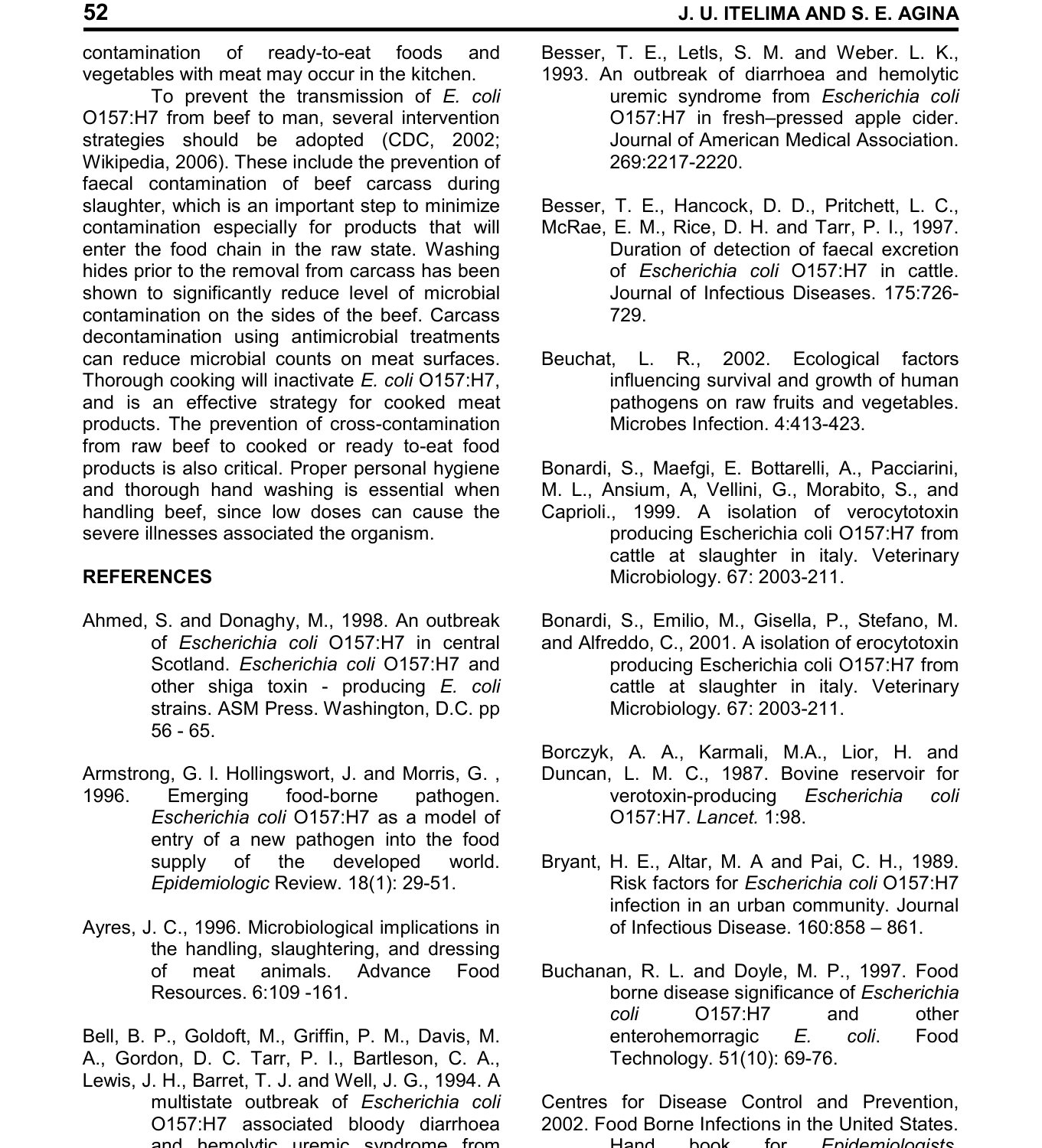Chapman, P. A., Wright, D. J., Siddons, C. A. , 1994. A comparison of immunomagnetic separation and direct culture for the isolation of verocytotoxin–producing *Escherichia coli* O57:H7 from bovine faeces. Journal of Medical Microbiology. 40:424-527.

Chapman, P. A., Siddons, C. A., Cerdamalo, A.

- T. and Harkin, M. A., 1997. A 1-year study of *Escherichia coli* O157:H7 in cattle, sheep, pigs and poultry. *Epidemiologic* Infection. 119:245 - 250.
- Cheesbrough, M. A., 1991. Medical Laboratory Manual for Tropical Countries. Vol.2 Butterworth and Company Limited, London. 499. pp.

Conedera, G., Marangnon, S., Chapman, P. A., Zuin, A., Caprioli, A., 1997. A typical strains of verocytoxin producing *Escherichia coli* in beef cattle at slaughter in venetoregion Italy. Journal of Medicine. 4:301 - 306.

Dahiru, M. Uraih, N., Enabulele, S. A. and Shamsudeen, U., 2008. Prevalence of *Escherichia coli* O157:H7 in fresh and roasted beef in Kano City Nigeria. Bayero Journal of Pure and Applied Sciences. 1(1):39-42.

- Doyle, M. P. and Padhye, V. V., 1989. *Escherichia coli* O157:H7. In M.P. Doyle (ed.). Food borne bacterial pathogens. Marcel Dekker. New York. pp. 235-281.
- Doyle, M. P. and Schoeni, J. L., 1987. Isolation of *Escherichia coli* O157:H7 from retail fresh meats and poultry. Applied and Environmental Microbiology*.* 53:2394 - 2396.

Elder, R. O., Keen, J. E., Siragusa, G. R., Barkocy – Gallagher. Koohmaraie, M. and Laegreid, W., 2000. Correlation of enterohamorrhagic *Escherichia coli* O157:H7 prevalence in faeces, hides and carcasses of beef cattle during processing. Protection and Natural Academy Sciences. 97: 2999-3003.

- Grau, F. H., 1987. Prevention of Microbial Contamination in the Export Beef Abattoir*.* In: Smulders, F.J. (Ed). Elimination of pathogenic organisms from food meat and poultry. Elsevier, Amsterdam, the Netherlands, pp. 221- 223.
- Griffin, P. M., 1995. *Escherichia coli* O157:H7 and other enterohemorrhagic *Escherichia coli.* In: Blazer M.J., Smith, P.D and Ravdin, J.I. (eds). Infections of the gastrointestinal tract., Raven Press, New York. pp. 739-761.
- Griffin, P. M. and Tauxe, R. V., 1991. The epidemiology of infections caused by<br>Escherichia coli O157:H7, other *Escherichia coli* O157:H7, other enterohemorrhagic *E. coli*, and the associated hemolytic uremic syndrome. *Epidemiologic* Review*.* 13: 60-98.
- Griffin, P. M., Bell, B. P. and Cieslak, P. R., 1994. Large outbreak of *Escherichia coli* O157:H7 infections in the Western States. Elsevier Science. 7-1.
- Hancock, D. D., Besser, T. E., Rice, D. H., 1998. *Ecology of Escherichia coli* in Cattle and Impact of Management Practices. In Kaper, J.B., O'Brien, A.D. (eds). *Escherichia coli* O157: H7 and other shiga toxin-producing. *E.coli* strains. ASM Press. Washington DC, pp.85-91

Hancock, D. D., Rice, D. H., Thomas, L. A, Dargatz, D. A., and Besser, T. E., 1997. Epidemiology of *Escherichia coli* O157:H7 in feedlot cattle. Journal of Food Protection. 60:462 - 465.

Hillborn, E. D., Mermin, J. H., Mshar, D. A., Hadder, J. L. Voetsch, A., Wojetkunski, C., Swartz, M., Mshar, R., Lamber-Fair, A., Farar, A.,

Glynn, K, and Slutsker, L., 1999. A multistate outbreak of *Escherichia coli* O157:H7 infections associated with consumption of mesclun lettuce. Annals of Internal Medicine. 159:1758-1764.

Janet, U. I. and Agina, S. E., 2010. Isolation of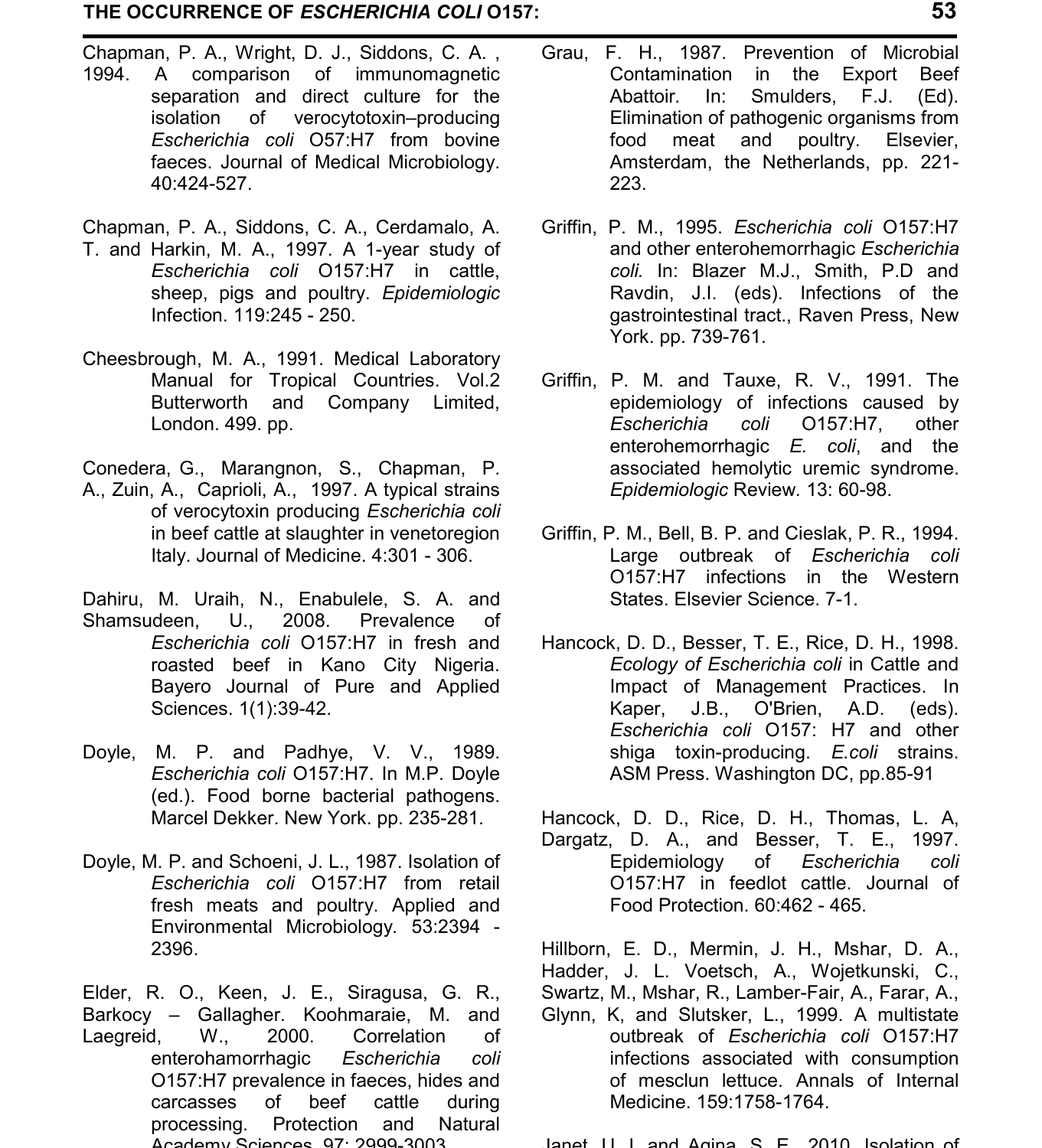State. Nigeria Journal of *Botany*. 222(2): 329-336.

Johnson, J. I., Rose, B. E., and Sharar, A. K.

1995. Methods used for detection and recovery of *Escherichia coli* O157:H7 associated with a food borne disease outbreak. Journal of Food Protection. 53:597- 603.

Karch, H. C. Janetzki–Mittmann, S. A. and Datz,

- M., 1996. Isolation of enterohemorrhagic *Escherichia coli* O157:H7 strains from patients with hemolytic separation, DNA– based methods, and direct culture. Journal of Clinical Microbiology. 34:516- 519.
- Karmali, M. A., Petric, M. and Lim, C., 1985. The association between idiopathic uremic syndrome and infection by verotoxin – producing *Esherichia coli*. Journal of Infectious Diseases.15:775-782
- Kim, M. S. and Doyle, M. P., 1992. Dipstick immunoassay to detect enterohemorrhagic *Escherichia coli* O57:H7 in retail ground beef. Applied<br>and Fnvironmental Microbiology and Environmental Microbiology*.* 58:1764 - 1767.
- Kudva, I. T., Hatfield, P. G., Hodve, C. J., 1996. *Escherichia coli* O157:H7 in Microbial Flora of Sheep. Journal of Clinical Microbiology. 34: 431-433.
- Makino, S. I., Kii, T., Shirahata, T., Ikeda, T. Tekeshi, K. and Itoh, K., 2000. Does enterohemorrhagic *Escherichia coli* O157:H7 enter the viable but non culturable state in salted salmon rue? Journal of Applied Environmental Microbiology. 66(2):5536 - 5539.
- March, S. B. and Ratnam, S., 1986. Sorbitol MacConkey Medium for detection of *Escherichia coli* O157:H7 associated with hemorrhagic colitis. Journal of Clinical Microbiology. 23:869 – 872.
- Mawak, J. D. and Ashamu , T. O., 2006. Occurrence of enteropathogens in traditional weaning cereal pastes in Jos, Nigeria. Journal of *Microbiology.* 20 (3): 1288-1295
- Mead, P. S. and Griffin, P. M., 1998. *Escherichia coli* O157:H7. *Lancet.* 352: 1207 – 1212.
- Nataro, J. P., and Kaper, J. B., 1998. Diarrheogenic *Escherichia coli Clinical Microbiology* Review*.* 11:142 – 201.
- Nwosu, V. C., 1990. The incidence of coagulase positive staphylococcus in market meat in Awka, Anambra State, Nigeria. Applied *Microbiology.* 9: 106 - 111.

Olorunshola, L. D. Smith, S. L. and Coker, A. O.,

- 2000. Prevalence enterohemorrhagic *Escherichia coli* O157:H7 in patients with diarrhoea in Lagos Nigeria. American Journal of *Paediatric* Medicine. 108 (1): 761-963.
- Ostroff, S. M. Griffin, P. M and Tauxe, R. V.,
- 1990. A state wide outbreak of *Escherichia coli* O157:H7 infections in Washington State<br>America. Journal of Epidemiology. Journal of Epidemiology. 132:239-247.
- Padhye, N. V. and Doyle,.M. P., 1991. Rapid procedure for detecting enterohemorrhagic Escherichia coli 0157:H7 in food. Applied and Environmental *Microbiology*. 57:2693 - 2698.
- Pai, C. H., Ahmed, N. and Lon, H., 1988. Epidemiology of sporadic diarrhoea due to verocytotoxin – producing *Escherichia coli* a two year prospective study. Journal of Infectious Diseases. 157:1054-1057.
- Pai, C. H., Gordon, R. Sims, H. V., 1984. Sporadic cases of hemorrhagic colitis associated with *Escherichia coli* O157:H7; clinical, epidemiologic and bacteriologic features. Annals of Internal Medicine *.*l01:738-342.